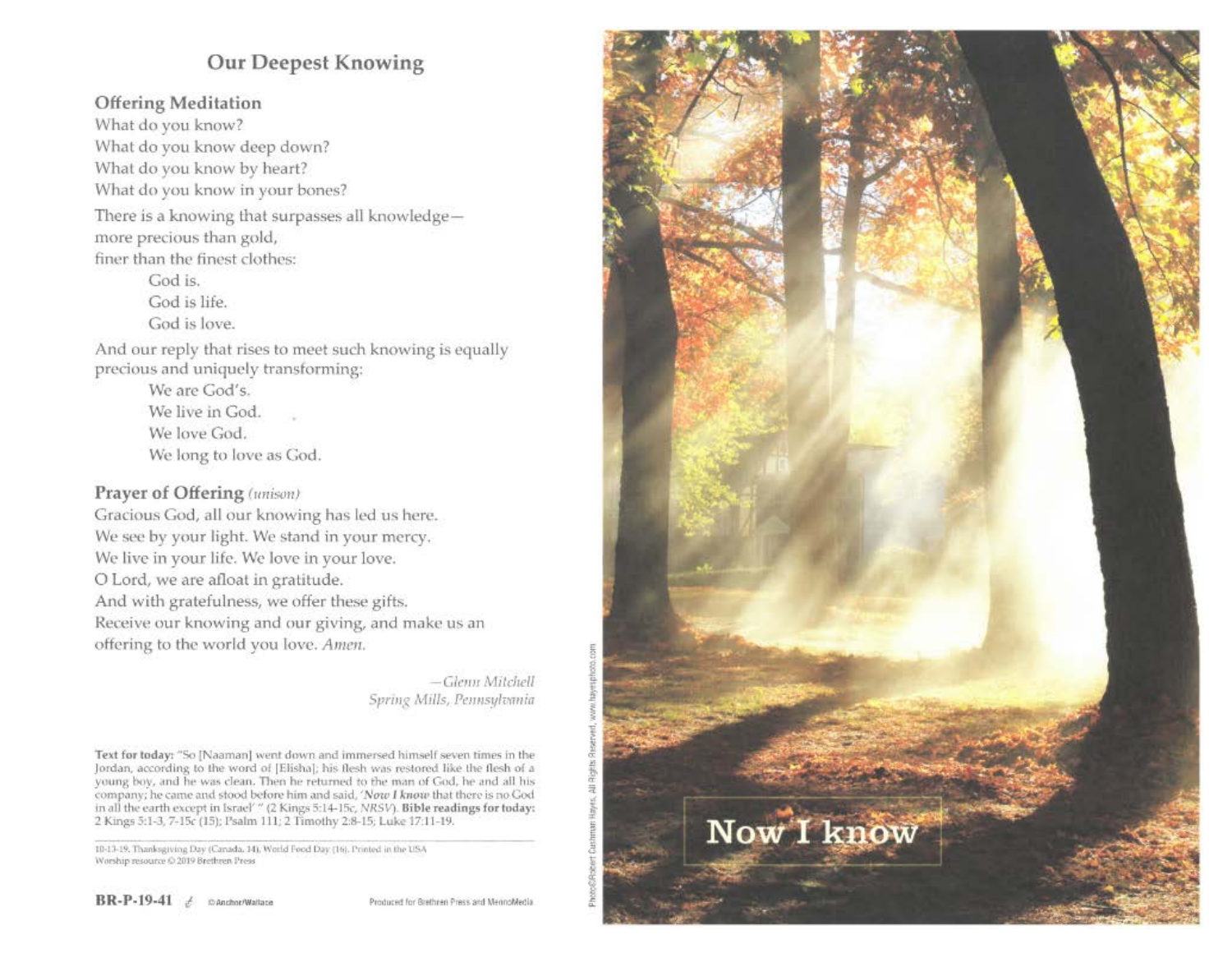# **BRIDGEWATER CHURCH OF THE BRETHREN**

at Worship October 13, 2019 8:30 & 11:00 a.m.

### *GATHERING*

| <b>PRELUDE</b> $(11:00)$ | <b>Chorale Preludes:</b>                | J. S. Bach |
|--------------------------|-----------------------------------------|------------|
|                          | These Are the Holy Ten Commandments     |            |
|                          | Our Father in the Kingdom of Heaven     |            |
|                          | Alone to God on High be Glory (HWB 122) |            |

#### **WELCOME AND SHARING THE WORK OF THE CHURCH**

Please sign and pass the *Friendship Register* pad located at the inside aisle of the pew. Signing helps us learn the names of those worshiping near us. After all have signed, the pad can be passed back to the inside aisle.

**\*RESPONSIVE CALL TO WORSHIP** Psalm 111 One: Come, and praise God! **All: I will thank the Lord with all my heart as I meet with God's gathered community**. One: In the company of God's people, let us give thanks to the Lord our God. **All: Great are the works of God, full of glory and majesty.** One: Our God is gracious and compassionate; **All: Our God is merciful and forgiving.** One: Our God is faithful and trustworthy, **All: Our God is just and good.** One: So come and worship, all you who revere the Lord, for reverence and awe is the foundation of true wisdom. **All: God's praise will last forever!**

**\*HYMN # 63** *Praise, my soul, the God of heaven* (vs 1-3) LAUDA ANIMA

### **\*PRAYER**

# *PROCLAIMING*

#### **CHERUB & CAROL CHOIR ANTHEMS** (11:00)  **Cherub Choir**

I'm Gonna Live so God Can Use Me arr. *Nichols* God Wants Us to Obey *McMahan-Wilson & McBride*

### **Carol Choir**

Peace Like a River, Kum Ba Yah

### **CHILDREN'S TIME** (11:00) *Hi Neighbor!*

Christy and Mark Dowdy & the Puppets *Brycen Propst and Sofia Teshome,* Puppeteers

Children of ALL ages are invited to the front of the sanctuary for a time of building upon and connecting to faith through stories and interactions.

Following the Children's Story, all children preschool through  $5<sup>th</sup>$  grade are invited to attend Children's Worship in the Agape Room.

| <b>ANTHEM</b> $(11:00)$                                                                                                          | Jubilate Deo            | Peter Anglea         |  |  |  |  |
|----------------------------------------------------------------------------------------------------------------------------------|-------------------------|----------------------|--|--|--|--|
| <b>SCRIPTURE READING</b>                                                                                                         | Luke 17:11-19           | <b>NRSV</b>          |  |  |  |  |
| <b>SERMON</b>                                                                                                                    | "Is your heart broken?" | <b>Christy Dowdy</b> |  |  |  |  |
| <b>COMMUNITY CONCERNS AND JOYS</b>                                                                                               |                         |                      |  |  |  |  |
| *HYMN#349<br>Spirit of the living God<br>(sing 2 times $\dots$ 2 <sup>nd</sup> time insert 'us'; " $\dots$ fall afresh on 'us'') |                         |                      |  |  |  |  |
| <b>PRAYER OF THE PEOPLE</b>                                                                                                      |                         |                      |  |  |  |  |
| <b>RESPONDING</b>                                                                                                                |                         |                      |  |  |  |  |
| OFFERING                                                                                                                         |                         |                      |  |  |  |  |
| <b>Offering Meditation</b>                                                                                                       |                         |                      |  |  |  |  |
| <b>Offertory</b>                                                                                                                 |                         |                      |  |  |  |  |
| (8:30) We bring our tithes and offerings to the worship center.                                                                  |                         |                      |  |  |  |  |
| (11:00) Ushers receive our tithes and offerings.                                                                                 |                         |                      |  |  |  |  |
|                                                                                                                                  | Prelude on SONG 13      | Healey Willan        |  |  |  |  |
| ("Open are the Gifts of God") HWB 255                                                                                            |                         |                      |  |  |  |  |
| <b>Unison Prayer of Offering</b>                                                                                                 | <b>Back of Bulletin</b> |                      |  |  |  |  |

**REFLECTIONS** (8:30) ... a time for conversation.

**\*HYMN # 420** *Heart with loving heart united* O DU LIEBE MEINER LIEBE

#### **\*BENEDICTION**

**POSTLUDE** (11:00) Festival Postlude *Domenico Zipoli*

\* Rise as able in body and spirit.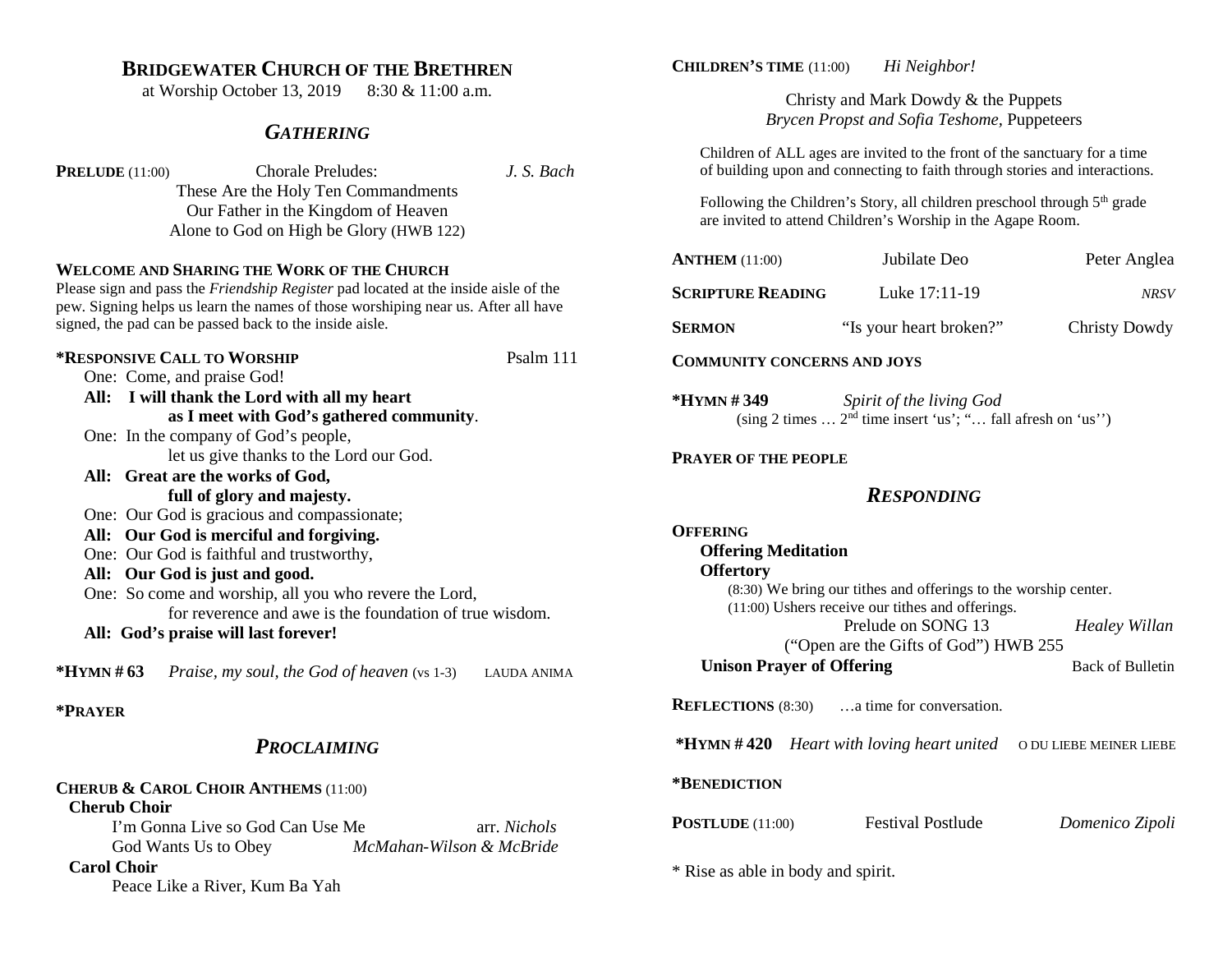### **MEETINGS & OPPORTUNITIES FOR SERVICE & NURTURE**

### **October 13-19, 2019 (All events are p.m. unless noted)**

This is a church events calendar and does not include all building events use. Please be sure to schedule ALL EVENTS through the church office.

| Sun.          | 9 a.m.                 | <b>Bell Choir Rehearsal</b><br>Children's Worship during Worship at 11 – Agape Room             | Choir Room                                       |  |
|---------------|------------------------|-------------------------------------------------------------------------------------------------|--------------------------------------------------|--|
| Mon.          | Noon<br>7:00           | Retired Ministers & Spouses<br><b>Finance Commission</b>                                        | Maple Terrace<br>Lounge                          |  |
| Tues.         | 9 a.m.<br>7:00<br>7:00 | A Matter of Balance<br>Food Pantry<br><b>Foundation Board</b>                                   | Agape Room<br><b>Social Hall</b><br>Lounge       |  |
| Wed.          | 2:00<br>5:30           | Pastor's Book Study<br><b>Wednesday Night Meal</b><br>Catered by: Bridgewater Foods Supermarket | Lounge<br>Social Hall                            |  |
|               |                        | Menu: Fried Chicken, Mac & Cheese, Vegetables, Rolls                                            |                                                  |  |
|               | 5:30                   | Suggested Donation: \$10 adults / \$5 kids<br>Cherub Choir Rehearsal                            | Agape Room                                       |  |
|               | 6:00<br>6:45           | Carol Choir Rehearsal<br><b>Yorff Choir Rehearsal</b>                                           | Agape Room<br>Room #35                           |  |
|               | 7:00                   | Board of Administration                                                                         | <b>Seekers Room</b>                              |  |
| Thurs. $6:00$ | 7:00<br>7:30           | <b>Brethren Student Movement</b><br><b>Puppets Rehearsal</b><br><b>Sanctus Choir Rehearsal</b>  | <b>Carter Center</b><br>Agape Room<br>Choir Room |  |
| Sat.          |                        | 7:30 a.m. Youth to Parade of Champions                                                          |                                                  |  |

#### **NEXT SUNDAY– October 20, 2019**

**Worship:** 8:30 & 11:00 a.m. – Sanctuary Preaching: Chris Zepp Sermon: "Throwing Down" Scriptures: Genesis 32:22-31 & Luke 18:1-8 **Bell Choir Rehearsal** – 9 a.m. – Choir Room **Blood Pressure Clinic** – 9:30 & 10:30 a.m. – Lounge **Sunday School** – 9:45 a.m. – Classrooms **Jr. High Lunch & Games** – Noon – Youth Room & Social Hall **Concert for Alzheimer's Awareness** – 3 p.m. – Sanctuary

#### **BRIDGEWATER CHURCH OF THE BRETHREN**

*An inclusive family of faith seeking to follow Jesus and live the love of God.*

#### *Our Mission…*

*As an inclusive community of faith, we commit ourselves to embody the love of God and to share our diverse lives and gifts with each other and the world. Through faith formation, worship, mission, and fellowship we boldly proclaim the peace and love of Christ. Together we work for justice, extend grace, and partner with God to offer abundant life, healing, and hope to our community and the world.*

#### *Our Values…*

*Sharing life together and including all persons in our common life. Growing in faith, compassion, and understanding. Serving one another and our neighbor's good. Sharing the love of God and the God that is love.*

#### **PASTORAL MINISTRY STAFF**

**Christy Dowdy** *– Interim Senior Pastor*  **Chris Zepp** – *Associate Pastor*

#### **ADMINISTRATIVE AND FACILITIES MINISTRY STAFF**

**Fortunato Correa** – *Custodian*  **Phil Flory** – *Treasurer* **Karissa Hunt** – *Financial Secretary* **Shannon Puffenbarger** – *Administrative Assistant*  **Leon Rhodes** – *Head Teller*

#### **PROGRAM & MUSIC MINISTRY STAFF**

**Kathleen Arndt –** *Child Care Center Administrator* **John Barr** – *Organist*  **Jim Benedict** – *Bell Choir Director* **Kasey Carns** – *Ministry Intern* **Josh Eye** – *Interim Christian Education Director* **Mary Beth Flory** – *Pianist* **Marianne Houff** – *Children's Choir Director* **Ellsworth Neff** – *Sound, Light, Video Coordinator* **Curtis Nolley** – *Sanctus Choir Director & Music Coordinator* **Clarke & Hope Staton** *– Youth Ministry Coordinators* 

#### **CONTACT INFORMATION**

420 College View Drive, Bridgewater, VA 22812 www.bwcob.org / (540) 828-3711 Normal office hours are Monday-Friday from 8 a.m.-Noon, and 1-5 p.m.